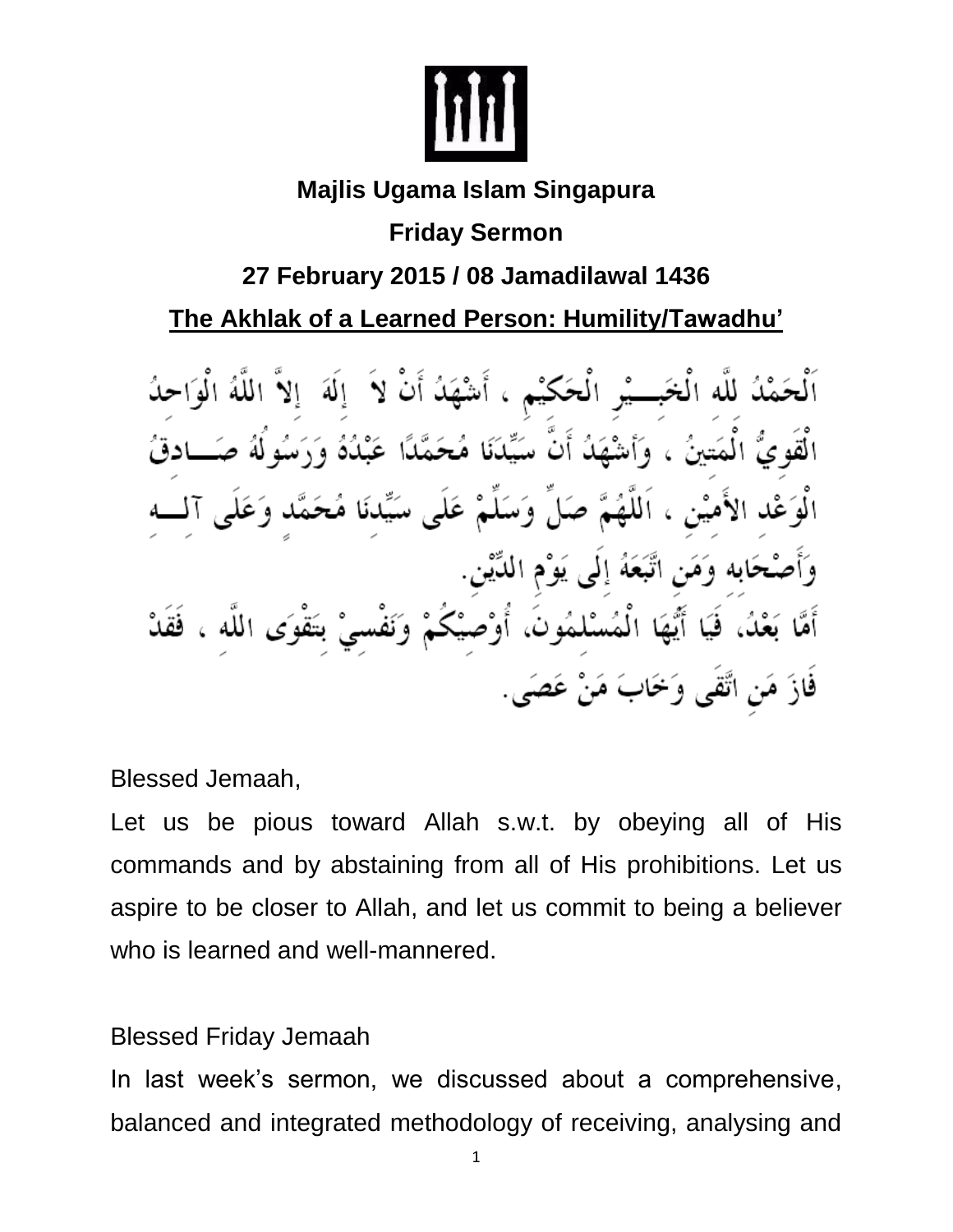applying knowledge (manhaj). Every knowledge/information that we receive cannot deviate from the path of Allah s.w.t. The more knowledge we gain, the more it should make us grateful to Allah s.w.t. for the gift of knowledge that He has bestowed upon us. The more knowledge we gain, the more we should reflect humility, or tawadhu', towards others. Tawadhu' is a sign and proof that we have truly gained knowledge. As the Malay saying goes, "be like the paddy stalk; the matured it is, the lower it bows". It is humility that will morph us to be sources of good, to shine the lives of others within the community, and to truly reflect the values of the Prophet s.a.w.

Know that the act of seeking knowledge in itself is an act of worship, or ibadah. For example, the prayers that we perform are not complete if we do not cleanse our physical selves from any filth. Likewise, the spirit of seeking knowledge is not complete unless we cleanse our hearts, especially from arrogance and feeling superior towards others, or takabbur.

Both these traits are hated and cursed by Allah s.w.t. in the Quran in surah Ghafir, verse 60:

ۅؘقَالَ رَبُّكُمُ ٱدۡعُوفِىٓ أَسۡتَجِبُ لَكُمۡۚ إِنَّ ٱلَّذِينَ يَسۡتَكۡكُمۡونَ عَنۡ عِبَادَتِي سَيَدْخُلُونَجَهَنَّمَ دَاخِرِينَ ۞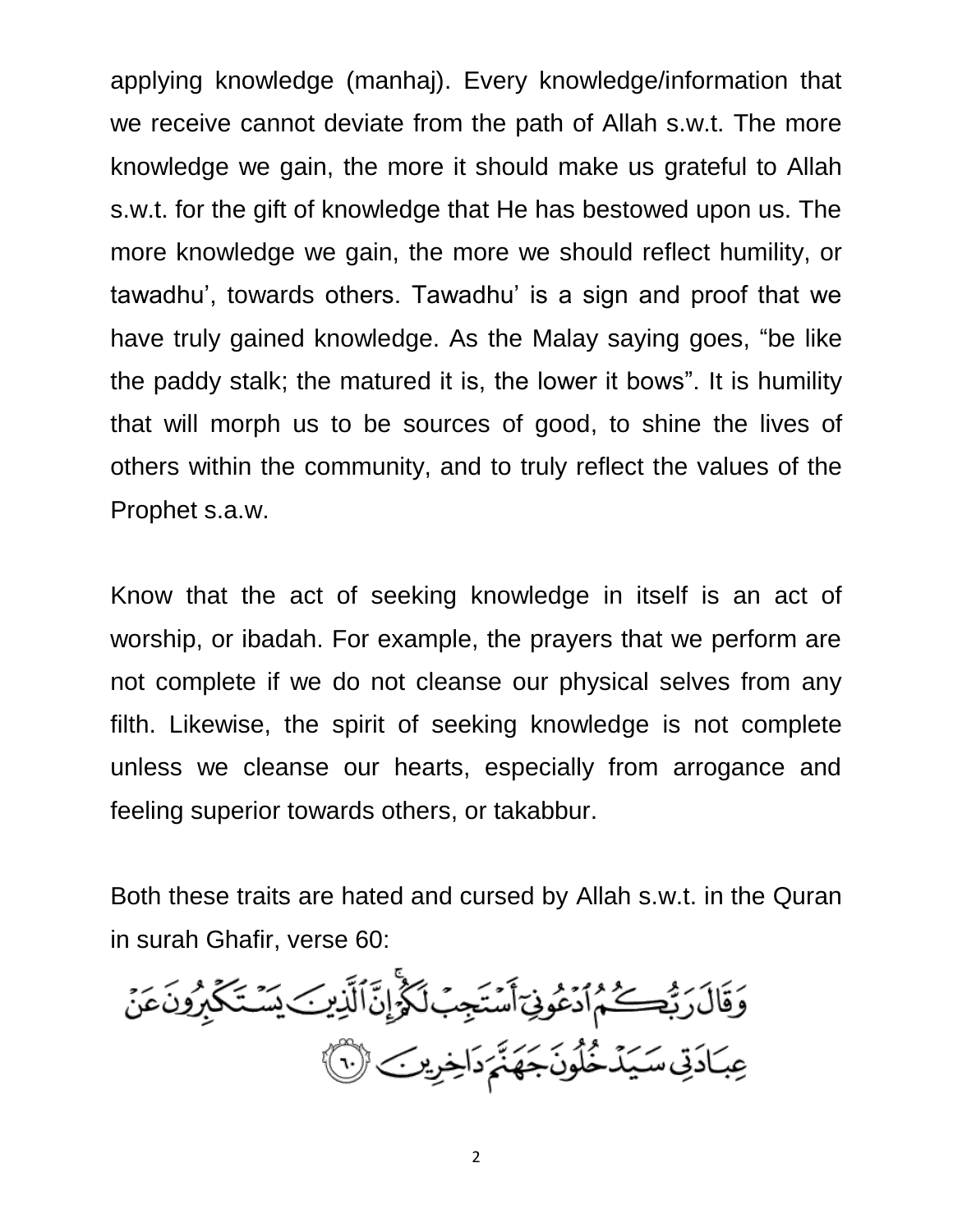Which means: *"And your Lord says: "Call on Me; I will answer your (Prayer): but those who are too arrogant to serve Me will surely find themselves in Hell - in humiliation!"*

Friday Jemaah,

A sincere and open heart that is not tainted with dishonourable traits such as pride, arrogance and takabbur will make it easier for one to seek and retain knowledge. In fact, it will drive the person to have good manners and a sense of humility that will lead to compassion, which is the spirit of Islam.

Let us reflect upon a story of an eminent scholar, Imam Malik r.a. and the Caliph Harun Ar-Rasyid. Imam Malik r.a. is someone who is extremely learned in Fiqh and a deeply respected scholar. When he was offered for his mazhab (school of thought) be made the official mazhab of the empire during the Abbasid Period, he refused with much humility. He realised that he did not possess exclusive rights to truth, and did not want to be drowned and distracted by the influence of power.

#### Blessed jemaah,

In comparison, with the advancement of technology today and the ease of communication through electronic media and so on, we can easily gain access to religious knowledge and information all over the Internet. As a result, there are some amongst us who are

3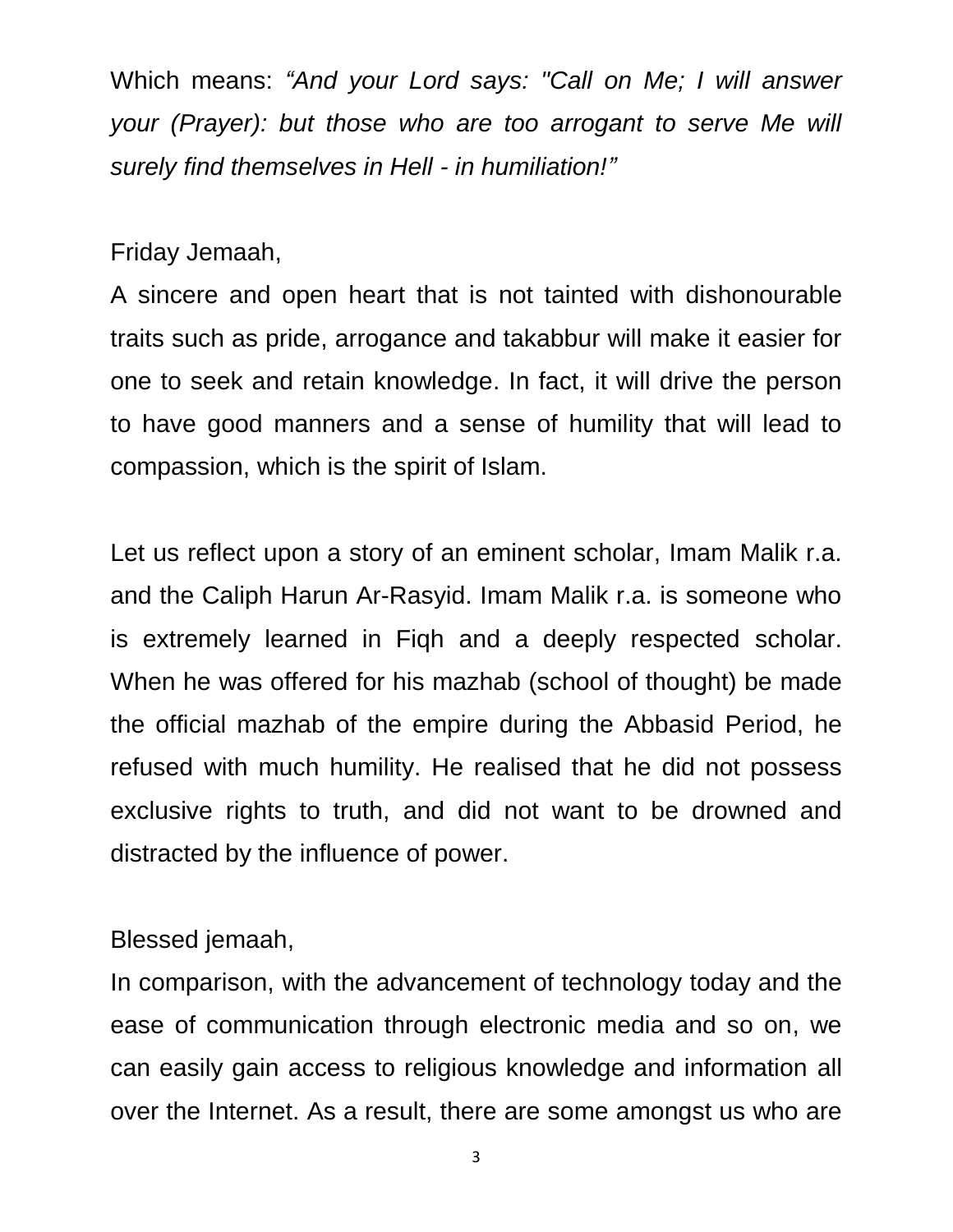blatantly vocal in giving fatwas and discussing religious laws indiscriminately, without humility and without taking into consideration the welfare of others. They do so with much pride, arrogance and a sense of superiority, whilst blaming and boldly putting down others. This lack of adab (good manners) in seeking knowledge can lead to fanaticism (ta'assub), segregation and cliques within the Ummah, eventually leading to further disunity. There are those amongst us who enjoy spreading religious opinions from various sources without ensuring the validity or accuracy of the information, nor its effect on other individuals and their families.

As a true seeker of knowledge with a deep sense of love for knowledge, we need to realise that seeking knowledge is a long and arduous journey. In seeking knowledge we need to constantly be in a state of worship to Allah. Only then will we be guided to cleanse our hearts from mazmumah, or ugly traits such as pride, arrogance and takabbur, that have been proscribed by the Prophet s.a.w.

From Abdullah bin Mas'ud r.a, Nabi s.a.w. said: *"No one with even an atom's worth of arrogance will enter paradise."* A man then asked: *"But a person loves that his clothes are seemly and his sandals are seemly."* The Prophet s.a.w. replied: *"Indeed Allah is* 

4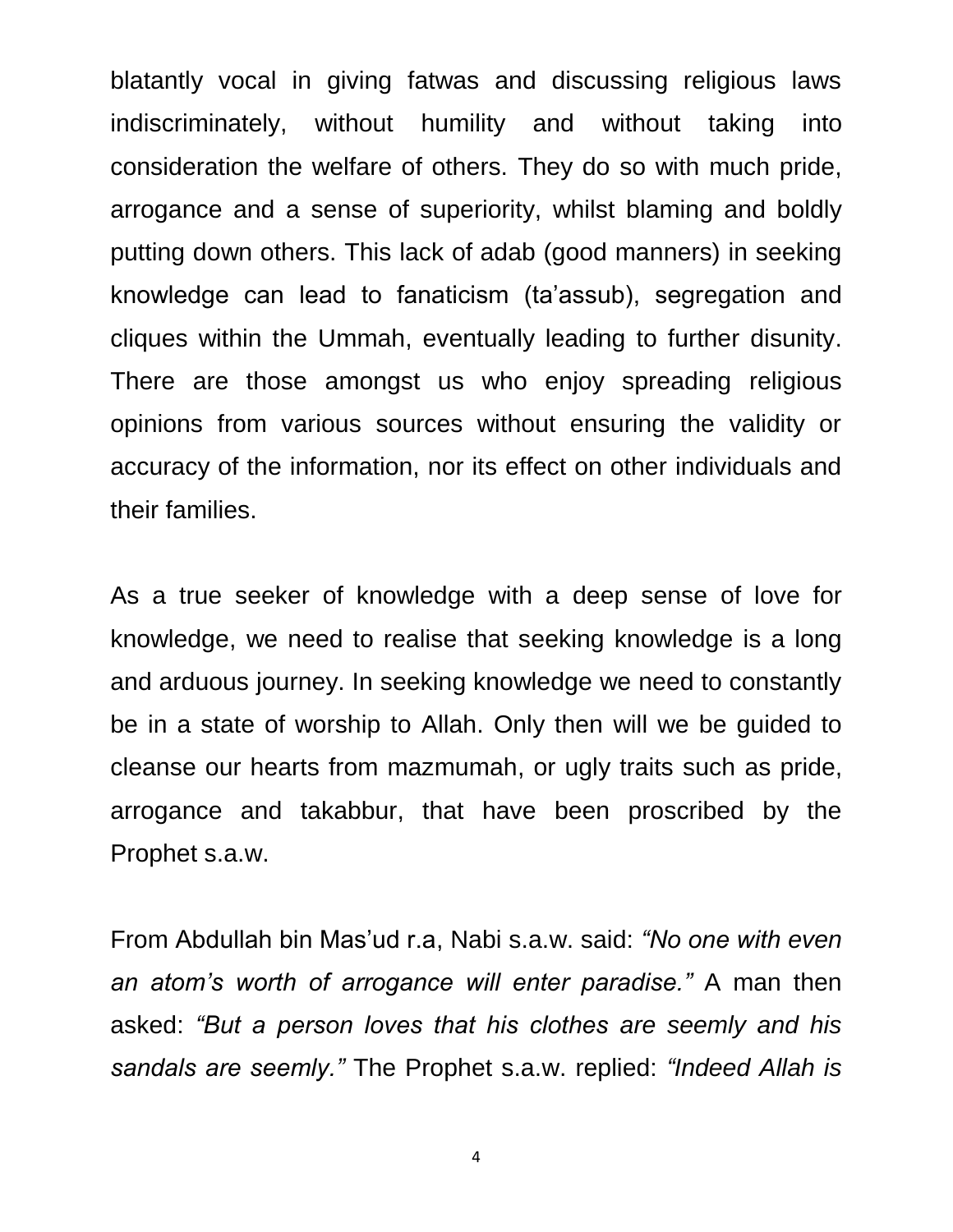*Beautiful and loves beauty. Arrogance is denying truth and holding people in contempt."* [Hadith narrated by Imam Muslim]

As long as we are on the path of Allah and His Messenger, our hearts will be alive with mahmudah or honourable traits such as humility (tawadhu'), gentleness, and good manners – the traits of the Prophet s.a.w. The knowledge bestowed by Allah upon us should make us fear Allah and be closer to Him. This gift from Allah should also strengthen our iman (faith), increase our sense of devotion to Him, release us from the clutches of darkness, and towards the brightness of nur (light) and the truth, increase our desire to do good deeds, and shape our love to gain Allah's pleasure. Nabi Sulaiman a.s. was bestowed by Allah with great knowledge and vast hikmah (wisdom), but he was still tawadhu' and ever grateful to Allah. Let us reflect upon what Allah says in surah An-Naml verse 19:

فَنَبَسَّمَ ضَاحِكًا مِّن قَوَلِهَا وَقَالَ رَبِّ أَوَزِعَنِيٓ أَنَّ أَشَكُرَ نِعَمَتَكَ ٱلَّتِيَ أَنۡعَمۡتَ عَلَىٰٓ وَعَلَىٰ وَٰلِدَىَـَ وَأَنۡ أَعۡمَلَ صَلالِحَا تَرۡضَىٰنَهُ وَأَدۡخِلَٰ بِرَحْمَتِكَ فِي عِبَادِكَ الصَّنِلِيِّينَ (١)

Which means: *"So [Sulaiman] smiled, amused at her speech, and said, My Lord, enable me to be grateful for Your favour which You have bestowed upon me and upon my parents and to do*